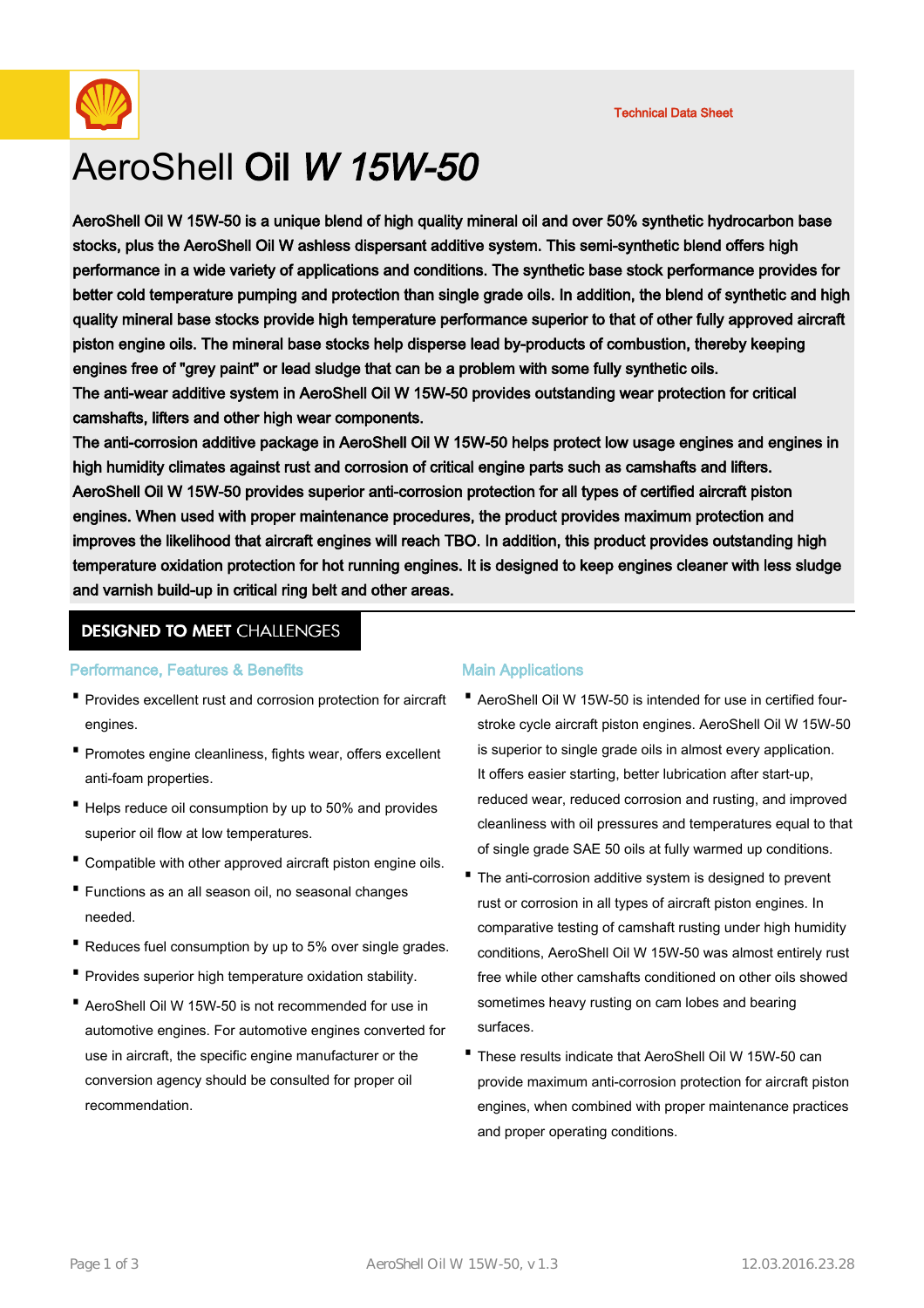• Because of the improved flow characteristics of AeroShell Oil W 15W-50, operators may observe slightly lower oil temperatures in some aircraft. On larger aircraft, the oil cooler flap will normally compensate for this change. However, in small aircraft, oil temperature could be reduced slightly. Operators should always check the oil temperature AeroShell Oil W 15W-50 is qualified for use in all Continental<br>A exercise that they are in the range exerified by the to ensure that they are in the range specified by the manufacturer. Most manufacturers recommend cruising oil temperatures between 82 to 93 $^{\circ}$ C (180 to 200 $^{\circ}$ F). Oil temperatures significantly below this range can result in excessive water and fuel contamination in the crankcase.

## Specifications, Approvals & Recommendations

- AeroShell Oil W 15W-50 was developed in co-operation · with Textron Lycoming and Continental Motors and conforms to their specifications 301F and MHS-24A respectively. This oil is also approved under Military Specification MIL-L-22851 which is now obsolete and has been replaced by the SAE J-1899 specification. AeroShell Oil W 15W-50 is also approved for use in all Pratt & Whitney radial aircraft engines.
- In addition AeroShell Oil W 15W-50 meets the provisions of Lycoming Service Bulletin 446C and 471, plus Service Instruction 1409A and meets the American FAA Airworthiness Directive 80-04-03 which specifies special anti-wear requirements for certain engine models.
- AeroShell Oil W 15W-50 already contains, in the correct proportions, an anti-wear additive equivalent to the Lycoming additive LW 16702; operators who use AeroShell Oil W 15W-50 DO NOT need to add this Lycoming additive to the oil.
- Motors' liquid cooled and air cooled aircraft piston engines.
- · U.S : Approved SAE J-1899 Grade Multigrade
- · British : Approved SAE J-1899 Grade Multigrade
- · NATO Code : 0-162 Obsolete
- · Joint Service Designation : OMD-162
- Textron Lycoming : 301F Service Bulletins 446C and 471, Service Instruction 14909A
- · Continental : MHS 24A, SIL 99-2
- · Pratt & Whitney : Service Bulletin 1183-S
- · FAA : Airworthiness Directive 80-04-03 R2 For a full listing of equipment approvals and recommendations, please consult your local Shell Technical Helpdesk.

| <b>Properties</b>                     |                 |                    | <b>SAE J-1899</b><br><b>Multigrade</b> | <b>Typical</b>                          |
|---------------------------------------|-----------------|--------------------|----------------------------------------|-----------------------------------------|
| Oil type                              |                 |                    |                                        | Mixed synthetic hydrocarbon and mineral |
| <b>SAE Viscosity grade</b>            |                 |                    | Multigrade                             | Multigrade                              |
| Colour                                |                 |                    |                                        | $\overline{4}$                          |
| <b>Density</b>                        | $@15^{\circ}$ C | kg/l               | Report                                 | 0.860                                   |
| Kinematic viscosity                   | @40°C           | mm <sup>2</sup> /s |                                        | 140                                     |
| Kinematic viscosity                   | @100°C          | mm <sup>2</sup> /s |                                        | 19.6                                    |
| <b>Viscosity Index</b>                |                 |                    | 100 min                                | 157                                     |
| <b>Pour Point</b>                     |                 | $^{\circ}C$        | Report                                 | $-39$                                   |
| Flashpoint                            |                 | $^0C$              | 220 min                                | 238                                     |
| <b>Total Acidity</b>                  |                 | mgKOH/g            | 1.0 <sub>max</sub>                     | 0.01                                    |
| Sulphur                               |                 | % m                | $0.6$ max                              | 0.2                                     |
| Copper corrosion 3 hrs                | @100°C          |                    | 1 max                                  | $\mathbf{1}$                            |
| Copper corrosion 3 hrs                | @204°C          |                    | 3 max                                  | 2                                       |
| Ash content                           |                 | % m                | $0.011$ max                            | 0.006                                   |
| <b>Trace sediment</b>                 |                 |                    | Must pass                              | Passes                                  |
| Foaming tendency                      |                 |                    | Must pass                              | Passes                                  |
| <b>Elastomer Compatibility 72 hrs</b> | $@70^{\circ}$ C | swell %            | Must pass                              | Passes                                  |

## Typical Physical Characteristics